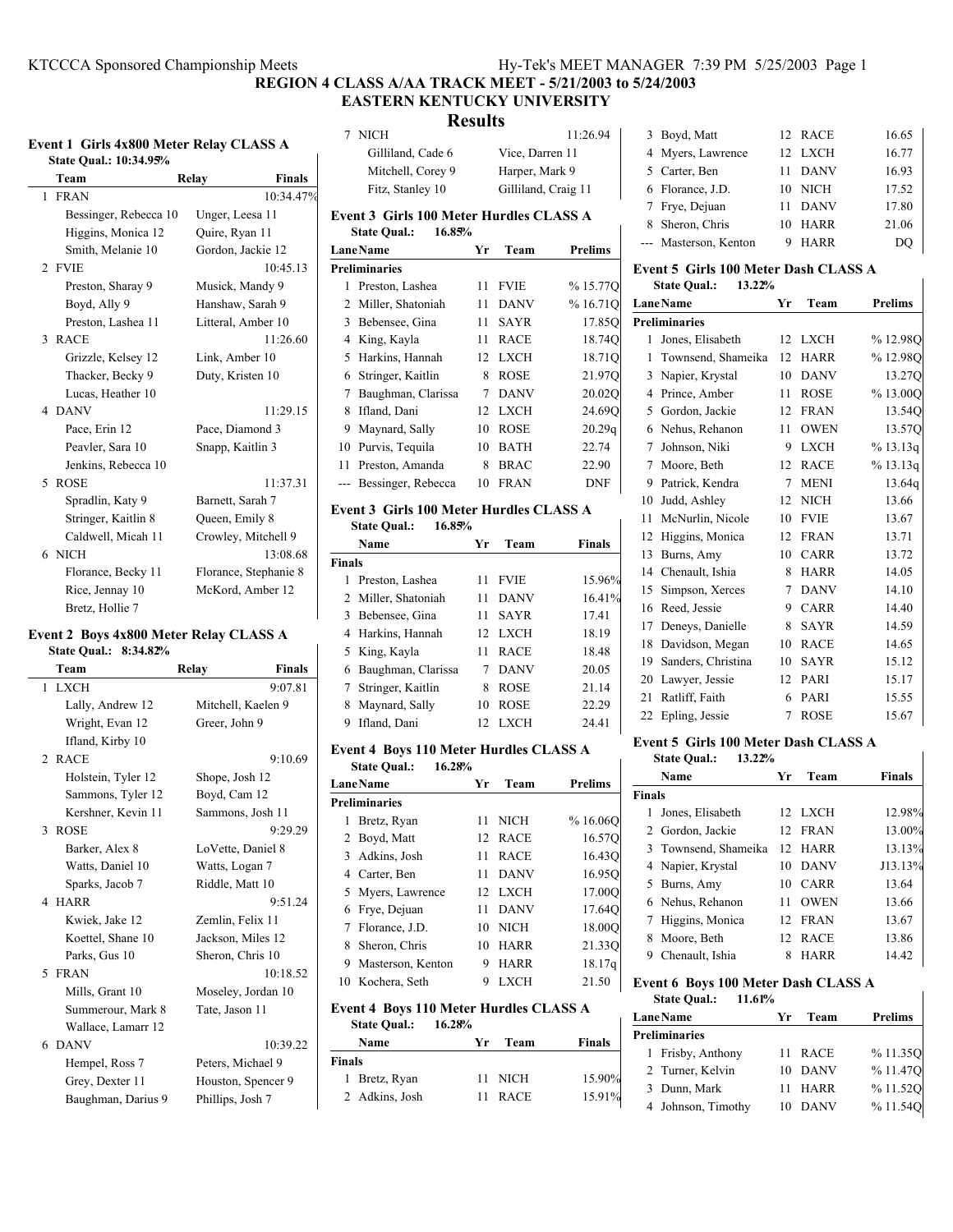### **EASTERN KENTUCKY UNIVERSITY Results**

|    | Preliminaries  (Event 6 Boys 100 Meter Dash |    |             |         |
|----|---------------------------------------------|----|-------------|---------|
|    | 5 Brown, Brandon                            | 8  | <b>HARR</b> | %11.61Q |
|    | 6 Turner, Keena                             | 12 | <b>FRAN</b> | 11.62Q  |
| 7  | Moss, Travis                                | 11 | <b>OWEN</b> | %11.58q |
| 8  | Franklin, Tyler                             | 10 | <b>BATH</b> | 11.68q  |
| 9  | Jennings, Chris                             | 11 | <b>FVIE</b> | 11.75q  |
| 10 | Young, Michael                              | 11 | PARI        | 11.86   |
| 11 | Renfroe, Jason                              | 12 | <b>FVIE</b> | 11.87   |
| 12 | Marks, Jonathan                             | 12 | PARI        | 12.17   |
| 13 | Graves, Mill                                | 12 | SAYR        | 12.30   |
| 14 | Eplin, Brandon                              | 11 | <b>RACE</b> | 12.33   |
| 15 | Kordish, Eric                               | 11 | <b>BRAC</b> | 12.47   |
|    | 16 Carriveau, Logan                         | 9  | <b>CARR</b> | 12.62   |
| 17 | Curran, Tyler                               | 9  | <b>NICH</b> | 12.82   |
| 18 | Camden, Danny                               | 8  | <b>BURG</b> | 12.85   |
| 19 | Iwamoto, Danny                              | 9  | <b>SAYR</b> | 12.90   |
| 20 | Medley, Michael                             | 10 | <b>LXCH</b> | 13.41   |
| 21 | Stephens, Josh                              | 8  | <b>CARR</b> | 13.56   |
|    | 22 Wright, Spencer                          | 10 | <b>LXCH</b> | 13.57   |

#### **Event 6 Boys 100 Meter Dash CLASS A State Qual.: 11.61%**

|        | Name               | Yr | Team        | <b>Finals</b> |
|--------|--------------------|----|-------------|---------------|
| Finals |                    |    |             |               |
|        | 1 Frisby, Anthony  | 11 | <b>RACE</b> | 11.49%        |
|        | 2 Dunn, Mark       | 11 | <b>HARR</b> | 11.52%        |
|        | 3 Turner, Kelvin   |    | 10 DANV     | 11.55%        |
|        | 4 Turner, Keena    |    | 12 FRAN     | 11.69         |
|        | 5 Brown, Brandon   | 8  | <b>HARR</b> | 11.77         |
|        | 6 Franklin, Tyler  |    | 10 BATH     | 11.88         |
|        | 7 Jennings, Chris  | 11 | <b>FVIE</b> | 11.96         |
|        | 8 Johnson, Timothy | 10 | <b>DANV</b> | 11.98         |
| 9      | Moss, Travis       |    | <b>OWEN</b> | 12.00         |
|        |                    |    |             |               |

### **Event 7 Girls 4x200 Meter Relay CLASS A State Qual.: 1:51.16%**

| Team                 | <b>Finals</b><br>Relay  |
|----------------------|-------------------------|
| 1 DANV               | 1:50.95%                |
| Brand, Kayla 6       | Stallworth, Phylicia 12 |
| Brown, Ashley 11     | Trueblood, Cassie 12    |
| Simpson, Xerces 7    | Napier, Krystal 10      |
| 2 HARR               | 1:53.71                 |
| Davis, LaCharette 12 | Smith, Tiffany 9        |
| Chenault, Ishia 8    | Townsend, Shameika 12   |
| Mays, Tonya 9        |                         |
| 3 LXCH               | 1:57.15                 |
| Harkins, Hannah 12   | Childers, Samantha 11   |
| Johnson, Niki 9      | Bunge, Jenny 11         |
| Scates, Natalie 9    | Ifland, Dani 12         |
| 4 CARR               | 1:57.45                 |
| McNamara, Roxie 10   | Grund, Jamie 8          |
| Reed, Jessie 9       | Burns, Amy 10           |
| Ritchie, Sierra 8    |                         |

|   | 5 RACE              | 1:57.46                |
|---|---------------------|------------------------|
|   | Davidson, Megan 10  | King, Kayla 11         |
|   | Potter, December 12 | Moore, Beth 12         |
|   | Welter, Lindsay 7   | Welter, Sara 9         |
|   | 6 PARI              | 2:00.95                |
|   | Lawyer, Jessie 12   | Ratliff, Faith 6       |
|   | Cunningham, Kenya 7 | Massie, Bree 7         |
|   | Yeiser, Katy 12     |                        |
|   | 7 FVIE              | 2:03.05                |
|   | Litteral, Amber 10  | Preston, Sharay 9      |
|   | McNurlin, Nicole 10 | Seagraves, Stephanie 9 |
|   | Preston, Lashea 11  | Boyd, Ally 9           |
| 8 | <b>ROSE</b>         | 2:03.52                |
|   | Hamilton, Allison 7 | Maynard, Sally 10      |
|   | Spradlin, Katy 9    | Prince, Amber 11       |
|   | Queen, Emily 8      | Crowley, Mitchell 9    |
|   | 9 NICH              | 2:09.99                |
|   | Judd, Ashley 12     | McKord, Amber 12       |
|   | Bretz, Hollie 7     | Florance, Stephanie 8  |
|   | Florance, Becky 11  |                        |

### **Event 8 Boys 4x200 Meter Relay CLASS A**

**State Qual.: 1:35.46%**

|                | Team                                        | <b>Finals</b><br>Relay  |
|----------------|---------------------------------------------|-------------------------|
| 1              | <b>HARR</b>                                 | 1:34.83%                |
|                | Jackson, Miles 12                           | Dunn, Mark 11           |
|                | Brown, Brandon 8                            | Jackson, Cory 8         |
|                | Koettel, Shane 10                           |                         |
|                | 2 DANV                                      | 1:35.54                 |
|                | Penix, Charles 11                           | Johnson, Timothy 10     |
|                | McPherson, George 10                        | Turner, Kelvin 10       |
|                | Grey, Dexter 11                             | Carter, Ben 11          |
| $\overline{3}$ | <b>FRAN</b>                                 | 1:36.43                 |
|                | Fields, Emmanuel 11                         | Wallace, Lamarr 12      |
|                | Turner, Keena 12                            | Fields, Ephraim 10      |
|                | Jouett, Cameron 8                           | Current, Christopher 12 |
|                | 4 NICH                                      | 1:36.94                 |
|                | Bretz, Ryan 11                              | Hall, Doug 11           |
|                | Hicks, Nathan 11                            | Warmouth, Jamie 10      |
|                | Florance, J.D. 10                           | Curran, Tyler 9         |
|                | 5 RACE                                      | 1:41.10                 |
|                | Holbrook, Ian 10                            | Sammons, Tyler 12       |
|                | Bragg, Justin 12                            | Eplin, Brandon 11       |
|                | Murphy, Shawn 12                            |                         |
|                | 6 CARR                                      | 1:47.50                 |
|                | Carriveau, Logan 9                          | McNamara, Shawn 8       |
|                | Stephens, Josh 8                            | Fremin, Peter 8         |
|                | Ritchie, Shannon 9                          | Meadows, Jeremy 8       |
| 7              | <b>LXCH</b>                                 | 1:50.57                 |
|                | Myers, Lawrence 12                          | Mitchell, Kaelen 9      |
|                | McCorkle, Kevin 10                          | Medley, Michael 10      |
|                | Greer, John 9                               | Bunge, John 9           |
|                | <b>Event 9 Girls 1600 Meter Run CLASS A</b> |                         |

| <b>State Qual.: 5:34.28%</b> |         |               |
|------------------------------|---------|---------------|
| <b>Name</b>                  | Yr Team | <b>Finals</b> |

| 1 Quire, Ryan | 11 FRAN | 5:30.15% |
|---------------|---------|----------|

| 2 Greer, Abby     | 11 | <b>LXCH</b> | 5:33.55% |
|-------------------|----|-------------|----------|
| 3 Unger, Leesa    | 11 | <b>FRAN</b> | 5:34.77  |
| 4 Parton, Ashley  | 8  | <b>BRAC</b> | 5:41.52  |
| 5 Boyd, Ally      | 9  | <b>FVIE</b> | 5:45.62  |
| 6 Grizzle, Kelsey |    | 12 RACE     | 5:50.73  |
| 7 Cattoi, Kristen |    | <b>SAYR</b> | 6:11.79  |
| 8 Barnett, Sarah  |    | <b>ROSE</b> | 6:37.18  |
| 9 Snapp, Kaitlin  | 3  | <b>DANV</b> | 6:39.84  |
| 10 Lucas, Heather | 10 | <b>RACE</b> | 6:46.35  |
| 11 Cattoi, Marisa | 11 | <b>SAYR</b> | 7:03.68  |
| 12 Peavler, Sara  |    | <b>DANV</b> | 7:04.11  |

#### **Event 10 Boys 1600 Meter Run CLASS A State Qual.: 4:35.10%**

| 91au Vual 4.99.10/0 |                  |    |             |               |
|---------------------|------------------|----|-------------|---------------|
|                     | Name             | Yг | Team        | <b>Finals</b> |
| 1                   | Ifland, Kirby    | 10 | <b>LXCH</b> | 5:02.80       |
| 2                   | Watts, Daniel    | 10 | <b>ROSE</b> | 5:04.44       |
| 3                   | Hempel, Ross     | 7  | <b>DANV</b> | 5:09.36       |
| 4                   | Kwiek, Jake      | 12 | <b>HARR</b> | 5:11.99       |
| 5                   | Lally, Andrew    | 12 | <b>LXCH</b> | 5:13.94       |
| 6                   | Gilliland, Craig | 11 | <b>NICH</b> | 5:17.71       |
| 7                   | LoVette, Daniel  | 8  | <b>ROSE</b> | 5:19.43       |
| 8                   | Meadows, Jeremy  | 8  | <b>CARR</b> | 5:22.24       |
| 9                   | Zemlin, Felix    | 11 | <b>HARR</b> | 5:34.21       |
| 10                  | Gross, Tim       | 11 | <b>BATH</b> | 5:35.46       |
| 11                  | Boyd, Cam        | 12 | <b>RACE</b> | 5:39.51       |
| 12                  | Moseley, Jordan  | 10 | <b>FRAN</b> | 5:40.11       |
| 13                  | Still, David     | 9  | <b>BRAC</b> | 5:48.10       |
| 14                  | Johnson, Chris   | 10 | <b>CARR</b> | 5:48.25       |
| 15                  | Tate, Jason      | 11 | <b>FRAN</b> | 6:15.40       |
| 16                  | Thomas, A.J.     | 9  | <b>BATH</b> | 6:28.97       |

### **Event 11 Girls 4x100 Meter Relay CLASS A**

| <b>State Qual.:</b><br>53.09% |                         |
|-------------------------------|-------------------------|
| Team                          | Finals<br>Relay         |
| 1 HARR                        | 52.56%                  |
| Davis, LaCharette 12          | Chenault, Ishia 8       |
| Smith, Tiffany 9              | Townsend, Shameika 12   |
| Mays, Tonya 9                 |                         |
| 2 DANV                        | 52.75%                  |
| Simpson, Xerces 7             | Stallworth, Phylicia 12 |
| Brown, Ashley 11              | Brand, Kayla 6          |
| Jenkins, Rebecca 10           |                         |
| 3 ROSE                        | 56.33                   |
| Queen, Emily 8                | Spradlin, Katy 9        |
| Maynard, Sally 10             | Prince, Amber 11        |
| Hamilton, Allison 7           | Epling, Jessie 7        |
| 4 RACE                        | 56.80                   |
| Davidson, Megan 10            | King, Kayla 11          |
| Welter, Sara 9                | Potter, December 12     |
| Welter, Lindsay 7             | Murray, Mandy 7         |
| 5 CARR                        | 57.31                   |
| Burns, Amy 10                 | Grund, Jamie 8          |
| Reed, Jessie 9                | McNeal, Jenna 8         |
| Fox, Samantha 8               | Ritchie, Sierra 8       |
|                               |                         |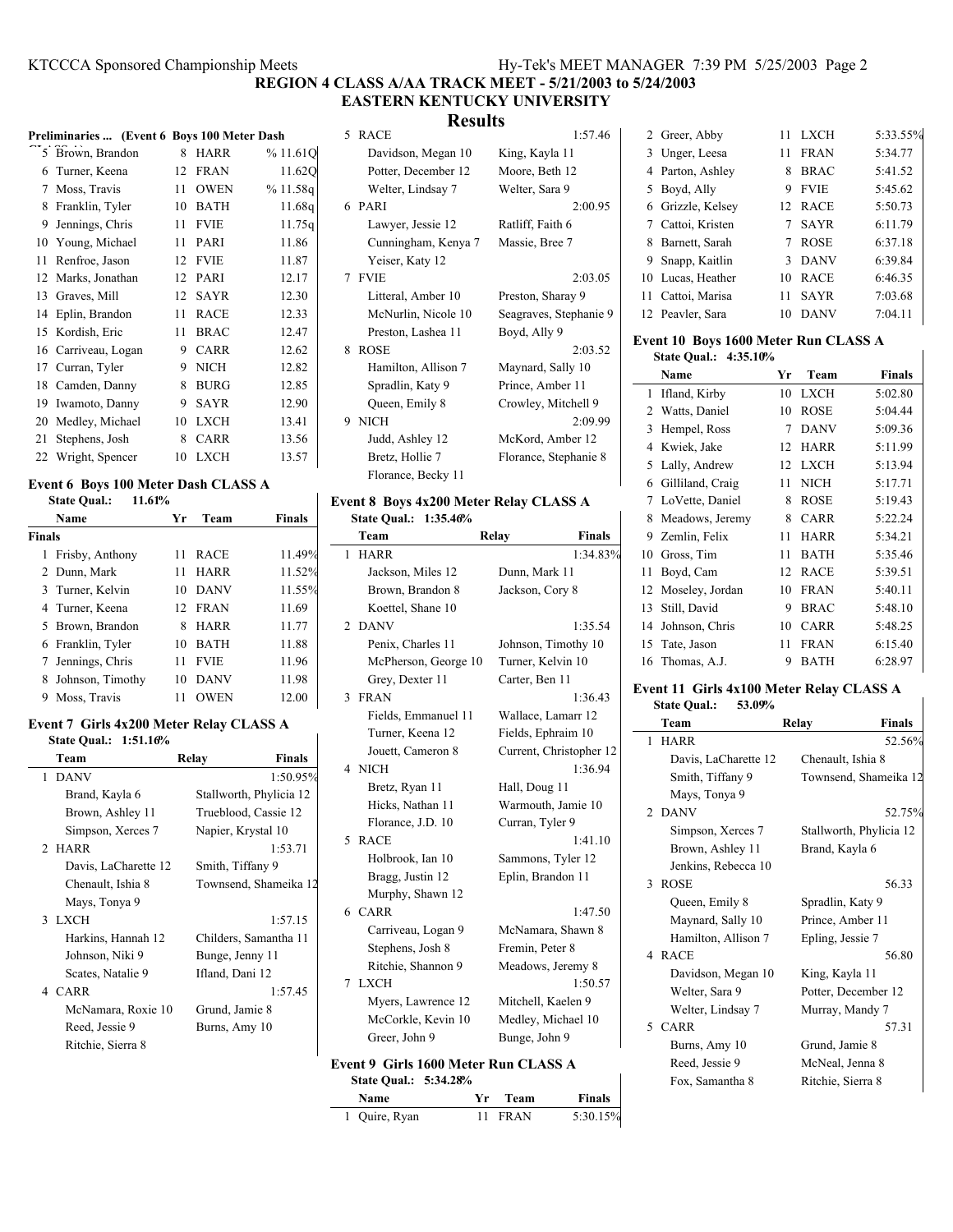### KTCCCA Sponsored Championship Meets Hy-Tek's MEET MANAGER 7:39 PM 5/25/2003 Page 3

### **REGION 4 CLASS A/AA TRACK MEET - 5/21/2003 to 5/24/2003 EASTERN KENTUCKY UNIVERSITY**

### **Results**

|  | (Event 11 Girls 4x100 Meter Relay CLASS A) |  |
|--|--------------------------------------------|--|
|--|--------------------------------------------|--|

| 6 PARI                | 58.95                  |
|-----------------------|------------------------|
| Yeiser, Katy 12       | Ratliff, Faith 6       |
| Lawyer, Jessie 12     | Cunningham, Kenya 7    |
| 7 FVJE                | 59.75                  |
| Lakin, Randi 11       | Hanshaw, Jessica 9     |
| McNurlin, Nicole 10   | Seagraves, Stephanie 9 |
| Horn, Sasha 9         | Hanshaw, Sarah 9       |
| 8 LXCH                | 1:01.51                |
| Johnson, Niki 9       | Scates, Natalie 9      |
| Ifland, Dani 12       | Bunge, Jenny 11        |
| <b>FRAN</b><br>9      | 1:09.08                |
| Bessinger, Rebecca 10 | Oder, Alex 12          |
| Okonkwo, Nneka 10     | Smith, Melanie 10      |
|                       |                        |

### **Event 12 Boys 4x100 Meter Relay CLASS A**

| <b>State Qual.:</b><br>45.84% |                         |
|-------------------------------|-------------------------|
| Team                          | <b>Finals</b><br>Relay  |
| <b>HARR</b><br>1              | 44.92%                  |
| Dunn, Mark 11                 | Koettel, Shane 10       |
| Jackson, Cory 8               | Brown, Brandon 8        |
| Jackson, Miles 12             |                         |
| <b>DANV</b><br>2              | 45.09%                  |
| Johnson, Timothy 10           | Penix, Charles 11       |
| McPherson, George 10          | Turner, Kelvin 10       |
| Grey, Dexter 11               | Carter, Ben 11          |
| <b>FRAN</b><br>3              | 46.38                   |
| Turner, Keena 12              | Fields, Ephraim 10      |
| Fields, Emmanuel 11           | Wallace, Lamarr 12      |
| Jouett, Cameron 8             | Current, Christopher 12 |
| 4 NICH                        | 47.87                   |
| Curran, Tyler 9               | Hicks, Nathan 11        |
| Warmouth, Jamie 10            | Hall, Doug 11           |
| Hunter, Adam 12               | Reid, Sam 11            |
| <b>RACE</b><br>5              | 49.82                   |
| Sammons, Tyler 12             | Shope, Josh 12          |
| Holbrook, Ian 10              | Bragg, Justin 12        |
| Eplin, Brandon 11             | Sammons, Josh 11        |
| 6 CARR                        | 53.20                   |
| Stephens, Josh 8              | Ritchie, Shannon 9      |
| Fremin, Peter 8               | Garrett, Nick 8         |
| Mcguire, Mike 8               | Meadows, Jeremy 8       |
| <b>LXCH</b><br>7              | 53.77                   |
| Medley, Michael 10            | Bunge, John 9           |
| Wright, Spencer 10            | Greer, John 9           |
| Kochera, Seth 9               | Mitchell, Kaelen 9      |
| 8<br><b>PARI</b>              | 58.54                   |
| Marks, Jonathan 12            | Shields, Travis 8       |
| Williams, Jhavel 12           | Young, Michael 11       |

### **Event 13 Girls 400 Meter Dash CLASS A State Qual.: 1:02.26%**

| <b>Lane Name</b> | Yr | Team    | Prelims    |
|------------------|----|---------|------------|
| Preliminaries    |    |         |            |
| 1 Gordon, Jackie |    | 12 FRAN | % 1:00.10O |
| 2 Musick, Mandy  |    | 9 FVIE  | 1:02.910   |

 $\mathbf{I}$ 

|                      | ixesuits |             |          |
|----------------------|----------|-------------|----------|
| 3 Childers, Samantha | 11       | <b>LXCH</b> | 1:04.040 |
| 4 Trueblood, Cassie  | 12       | DANV        | 1:03.980 |
| 5 McNamara, Roxie    | 10       | <b>CARR</b> | 1:04.06O |
| 6 Higgins, Monica    |          | 12 FRAN     | 1:04.850 |
| 7 Moore, Beth        | 12       | <b>RACE</b> | 1:04.25q |
| 8 Queen, Emily       | 8        | <b>ROSE</b> | 1:06.13q |
| 9 Massie, Bree       | 7        | <b>PARI</b> | 1:07.11q |
| 10 Mays, Tonya       | 9        | <b>HARR</b> | 1:09.25  |
| 11 Bretz, Hollie     | 7        | <b>NICH</b> | 1:09.46  |
| 12 Duty, Kristen     | 10       | <b>RACE</b> | 1:11.80  |
| 13 Ritchie, Sierra   | 8        | <b>CARR</b> | 1:17.11  |
| 14 Jenkins, Rebecca  | 10       | <b>DANV</b> | 1:18.30  |
| 15 Brooks, Angie     |          | <b>FVIE</b> | 1:19.71  |

### **Event 13 Girls 400 Meter Dash CLASS A**

**State Qual.: 1:02.26%**

|               | Name                 | Уr              | Team        | <b>Finals</b> |
|---------------|----------------------|-----------------|-------------|---------------|
| <b>Finals</b> |                      |                 |             |               |
| 1             | Gordon, Jackie       |                 | 12 FRAN     | 56.90%        |
|               | 2 Higgins, Monica    | 12 <sub>1</sub> | <b>FRAN</b> | 1:01.62%      |
|               | 3 Musick, Mandy      | 9               | <b>FVIE</b> | 1:02.87       |
|               | 4 McNamara, Roxie    | 10              | CARR        | 1:03.20       |
|               | 5 Childers, Samantha | 11              | <b>LXCH</b> | 1:03.50       |
|               | 6 Trueblood, Cassie  | 12 <sub>1</sub> | <b>DANV</b> | 1:05.00       |
|               | 7 Moore, Beth        | 12 <sub>1</sub> | <b>RACE</b> | 1:05.51       |
| 8             | Massie, Bree         |                 | PARI        | 1:07.55       |
|               | Queen, Emily         | 8               | <b>ROSE</b> | 1:08.23       |

### **Event 14 Boys 400 Meter Dash CLASS A State Qual.: 52.92%**

|    | <b>LaneName</b>                             | Yr | Team        | <b>Prelims</b> |
|----|---------------------------------------------|----|-------------|----------------|
|    | <b>Preliminaries</b>                        |    |             |                |
| 1  | Frisby, Anthony                             | 11 | <b>RACE</b> | 53.00Q         |
| 2  | Moss, Travis                                | 11 | <b>OWEN</b> | 53.35Q         |
| 3  | Guest, Jordan                               | 11 | <b>DANV</b> | 54.02Q         |
| 4  | Graves, Mill                                | 12 | <b>SAYR</b> | 53.50Q         |
| 5  | Boyd, Matt                                  | 12 | <b>RACE</b> | 54.10Q         |
| 6  | Masterson, Kenton                           | 9  | <b>HARR</b> | 54.96Q         |
| 7  | Kordish, Eric                               | 11 | <b>BRAC</b> | 55.58g         |
| 8  | Hutchinson, Brandon                         | 10 | <b>FVIE</b> | 56.53q         |
| 9  | Wright, Evan                                | 12 | <b>LXCH</b> | 56.67q         |
| 10 | Frye, Dejuan                                | 11 | <b>DANV</b> | 58.14          |
| 11 | McNamara, Shawn                             | 8  | <b>CARR</b> | 1:00.81        |
|    | 12 Carriveau, Logan                         | 9  | <b>CARR</b> | 1:01.60        |
|    | Renfroe, Jason                              | 12 | <b>FVIE</b> | DO             |
|    | <b>Event 14 Boys 400 Meter Dash CLASS A</b> |    |             |                |
|    | <b>State Qual.:</b><br>52.92%               |    |             |                |
|    | Name                                        | Yr | Team        | <b>Finals</b>  |

|               | таше                | . . | .           | г шав  |
|---------------|---------------------|-----|-------------|--------|
| <b>Finals</b> |                     |     |             |        |
|               | 1 Frisby, Anthony   | 11  | <b>RACE</b> | 50.87% |
|               | 2 Graves, Mill      |     | 12 SAYR     | 52.30% |
|               | 3 Guest, Jordan     | 11  | <b>DANV</b> | 52.60% |
|               | 4 Wright, Evan      |     | 12 LXCH     | 53.63  |
|               | 5 Masterson, Kenton | 9   | HARR        | 54.03  |
|               | 6 Boyd, Matt        |     | 12 RACE     | 54.19  |
|               | 7 Moss, Travis      |     | <b>OWEN</b> | 54.31  |

| 8 Hutchinson, Brandon 10 FVIE |         | 55.84 |
|-------------------------------|---------|-------|
| 9 Kordish, Eric               | 11 BRAC | 59.74 |

### **Event 15 Girls 300 Meter Hurdles CLASS A State Qual.: 49.49%**

|   | Name                 | Yr  | Team        | <b>Finals</b> |
|---|----------------------|-----|-------------|---------------|
|   | 1 Preston, Lashea    | 11  | <b>FVIE</b> | 45.40%        |
|   | 2 Jones, Elisabeth   |     | 12 LXCH     | 46.67%        |
|   | 3 Miller, Shatoniah  | 11  | <b>DANV</b> | 50.63         |
|   | 4 Bebensee, Gina     | 11. | <b>SAYR</b> | 51.87         |
|   | 5 Pace, Erin         |     | 12 DANV     | 51.97         |
|   | 6 Harkins, Hannah    |     | 12 LXCH     | 52.97         |
|   | 7 Bessinger, Rebecca | 10  | <b>FRAN</b> | 58.22         |
|   | 8 Stringer, Kaitlin  | 8   | <b>ROSE</b> | 58.58         |
| 9 | Preston, Amanda      |     | <b>BRAC</b> | 59.10         |

#### **Event 16 Boys 300 Meter Hurdles CLASS A State Qual.: 42.35%**

 $\mathbf{I}$ 

| state Qual.:<br>44.3370 |    |             |               |
|-------------------------|----|-------------|---------------|
| Name                    | Yr | Team        | <b>Finals</b> |
| 1 Adkins, Josh          | 11 | <b>RACE</b> | 41.79%        |
| 2 Bretz, Ryan           | 11 | <b>NICH</b> | 42.88         |
| 3 McPherson, George     | 10 | <b>DANV</b> | 44.15         |
| 4 McCorkle, Kevin       | 10 | LXCH        | 44.52         |
| 5 Eplin, Brandon        | 11 | <b>RACE</b> | 45.49         |
| 6 Florance, J.D.        |    | 10 NICH     | 45.89         |
| 7 Myers, Lawrence       |    | 12 LXCH     | 45.91         |
| Peters, Michael<br>8    | 9  | <b>DANV</b> | 45.97         |
| Sheron, Chris<br>9      | 10 | <b>HARR</b> | 52.66         |
|                         |    |             |               |

### **Event 17 Girls 800 Meter Dash CLASS A**

|    | State Qual.: 2:29.79% |    |             |               |
|----|-----------------------|----|-------------|---------------|
|    | Name                  | Yr | Team        | <b>Finals</b> |
| 1  | Gordon, Jackie        | 12 | <b>FRAN</b> | 2:25.44%      |
| 2  | Greer, Abby           | 11 | <b>LXCH</b> | 2:29.32%      |
| 3  | Boyd, Ally            | 9  | <b>FVIE</b> | 2:35.01       |
| 4  | Parton, Ashley        | 8  | <b>BRAC</b> | 2:35.10       |
| 5  | McNamara, Roxie       | 10 | <b>CARR</b> | 2:35.50       |
| 6  | Davis, Sasha          | 7  | PARI        | 2:43.94       |
| 7  | Hanshaw, Sarah        | 9  | <b>FVIE</b> | 2:49.41       |
| 8  | Cattoi, Kristen       | 7  | <b>SAYR</b> | 2:53.90       |
| 9  | Lucas, Heather        | 10 | <b>RACE</b> | 2:57.34       |
| 10 | Pace, Diamond         | 3  | <b>DANV</b> | 2:57.46       |
| 11 | Barnett, Sarah        | 7  | <b>ROSE</b> | 3:03.39       |
| 12 | Link, Amber           | 10 | <b>RACE</b> | 3:04.33       |
| 13 | Peavler, Sara         | 10 | <b>DANV</b> | 3:10.74       |
| 14 | Cattoi, Marisa        | 11 | <b>SAYR</b> | 3:11.63       |
| 15 | Scates, Natalie       | 9  | <b>LXCH</b> | 3:11.91       |
| 16 | McKord, Amber         | 12 | <b>NICH</b> | 3:13.77       |
| 17 | Caldwell, Micah       | 11 | <b>ROSE</b> | 3:14.24       |
| 18 | Florance, Becky       | 11 | <b>NICH</b> | 3:17.64       |
|    |                       |    |             |               |

#### **Event 18 Boys 800 Meter Dash CLASS A State Qual.: 2:03.43%**

| $31$ ate Qual $2.03.43/0$ |     |         |               |
|---------------------------|-----|---------|---------------|
| Name                      | Yr. | Team    | <b>Finals</b> |
| 1 Holstein, Tyler         |     | 12 RACE | 2:07.09       |
| 2 Graves, Mill            |     | 12 SAYR | 2:07.54       |
| 3 Hicks, Nathan           |     | 11 NICH | 2:07.78       |
| 4 Lally, Andrew           |     | 12 LXCH | 2:14.41       |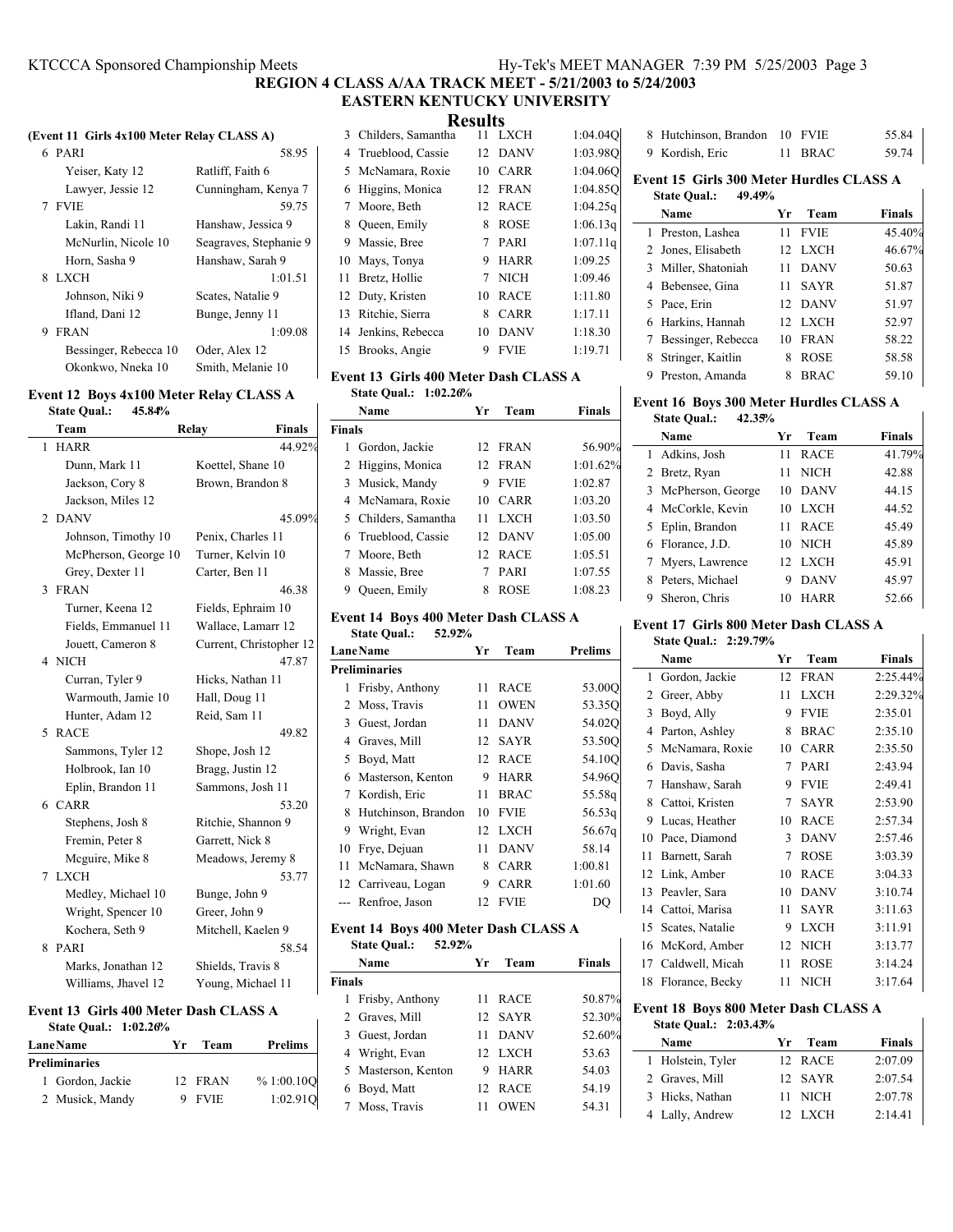### **EASTERN KENTUCKY UNIVERSITY**

**Results**

| (Event 18 Boys 800 Meter Dash CLASS A) |    |             |         |
|----------------------------------------|----|-------------|---------|
| 5 Watts, Daniel                        | 10 | <b>ROSE</b> | 2:17.96 |
| 6 LoVette, Daniel                      | 8  | <b>ROSE</b> | 2:20.65 |
| 7 Hempel, Ross                         | 7  | <b>DANV</b> | 2:23.68 |
| 8 Kwiek, Jake                          |    | 12 HARR     | 2:25.01 |
| 9 Mills, Grant                         |    | $10$ FRAN   | 2:26.75 |
| 10 Gilliland, Craig                    | 11 | <b>NICH</b> | 2:29.25 |
| 11 Gross, Tim                          | 11 | <b>BATH</b> | 2:29.92 |
| 12 Dickerson, Justin                   | 7  | CARR        | 2:33.32 |
| 13 Brenton, Chrisch                    | 11 | <b>FVIE</b> | 2:42.35 |
| 14 Bickers, Bryant                     | 9  | CARR        | 2:52.01 |
| 15 Meeks, Jared                        | 9  | <b>FVIE</b> | 2:54.87 |
| 16 Van Meter, Jarrett                  | 6  | <b>SAYR</b> | 3:11.47 |

#### **Event 19 Girls 200 Meter Dash CLASS A**

| 27.30%<br><b>State Oual.:</b> |                      |    |             |                |  |
|-------------------------------|----------------------|----|-------------|----------------|--|
|                               | <b>LaneName</b>      | Yr | Team        | <b>Prelims</b> |  |
|                               | <b>Preliminaries</b> |    |             |                |  |
| 1                             | Gordon, Jackie       | 12 | <b>FRAN</b> | %27.02Q        |  |
| 2                             | Napier, Krystal      | 10 | <b>DANV</b> | 27.51Q         |  |
| 3                             | Smith, Tiffany       | 9  | <b>HARR</b> | 27.57Q         |  |
| 4                             | Brand, Kayla         | 6  | <b>DANV</b> | 27.51Q         |  |
| 5                             | Nehus, Rehanon       | 11 | <b>OWEN</b> | 27.85Q         |  |
| 6                             | Musick, Mandy        | 9  | <b>FVIE</b> | 28.18Q         |  |
| 7                             | Townsend, Shameika   | 12 | <b>HARR</b> | 27.91q         |  |
| 8                             | Higgins, Monica      | 12 | <b>FRAN</b> | 28.25q         |  |
| 9                             | Cunningham, Kenya    | 7  | PARI        | 28.67q         |  |
| 10                            | Burns, Amy           | 10 | <b>CARR</b> | 28.70          |  |
| 11                            | Massie, Bree         | 7  | PARI        | 29.17          |  |
| 12                            | Reed, Jessie         | 9  | <b>CARR</b> | 29.39          |  |
| 13                            | Johnson, Niki        | 9  | <b>LXCH</b> | 29.73          |  |
| 14                            | Bretz, Hollie        | 7  | <b>NICH</b> | 29.95          |  |
| 15                            | Deneys, Danielle     | 8  | <b>SAYR</b> | 30.14          |  |
| 16                            | Potter, December     | 12 | <b>RACE</b> | 30.76          |  |
| 17                            | Welter, Sara         | 9  | <b>RACE</b> | 31.73          |  |
| 18                            | Davis, Courtney      | 9  | <b>OWEN</b> | 32.97          |  |
| 19                            | Sanders, Christina   | 10 | <b>SAYR</b> | 33.01          |  |
| 20                            | Hamilton, Allison    | 7  | <b>ROSE</b> | 33.57          |  |
| 21                            | McKord, Amber        | 12 | <b>NICH</b> | 33.64          |  |
| 22                            | Ifland, Dani         | 12 | <b>LXCH</b> | 33.84          |  |

### **Event 19 Girls 200 Meter Dash CLASS A**

|               | 27.30%<br><b>State Qual.:</b> |                 |             |               |
|---------------|-------------------------------|-----------------|-------------|---------------|
|               | Name                          | Уr              | Team        | <b>Finals</b> |
| <b>Finals</b> |                               |                 |             |               |
| 1             | Gordon, Jackie                | 12 <sub>1</sub> | FRAN        | 26.35%        |
|               | 2 Smith, Tiffany              | 9               | <b>HARR</b> | 27.80         |
|               | 3 Brand, Kayla                | 6               | <b>DANV</b> | 27.94         |
|               | 4 Nehus, Rehanon              | 11              | <b>OWEN</b> | 27.96         |
|               | 5 Napier, Krystal             | 10              | <b>DANV</b> | 28.13         |
|               | 6 Musick, Mandy               | 9               | <b>FVIE</b> | 28.43         |
| 7             | Higgins, Monica               | 12 <sub>1</sub> | <b>FRAN</b> | 28.50         |
| 8             | Cunningham, Kenya             | 7               | <b>PARI</b> | 28.51         |
| 9             | Townsend, Shameika            | 12              | <b>HARR</b> | 28.85         |

| Event 20 Boys 200 Meter Dash CLASS A |                      |    |             |                |  |  |
|--------------------------------------|----------------------|----|-------------|----------------|--|--|
| 23.40%<br><b>State Qual.:</b>        |                      |    |             |                |  |  |
|                                      | <b>LaneName</b>      | Yr | Team        | <b>Prelims</b> |  |  |
|                                      | <b>Preliminaries</b> |    |             |                |  |  |
| 1                                    | Frisby, Anthony      | 11 | <b>RACE</b> | % 22.88Q       |  |  |
| 2                                    | Turner, Kelvin       | 10 | <b>DANV</b> | %23.26Q        |  |  |
| 3                                    | Brown, Brandon       | 8  | <b>HARR</b> | %23.38Q        |  |  |
| 4                                    | Young, Michael       | 11 | <b>PARI</b> | 23.71Q         |  |  |
| 4                                    | Jennings, Chris      | 11 | <b>FVIE</b> | 23.71Q         |  |  |
| 6                                    | Johnson, Timothy     | 10 | <b>DANV</b> | 23.85Q         |  |  |
| 7                                    | Fields, Emmanuel     | 11 | <b>FRAN</b> | 23.81q         |  |  |
| 8                                    | Turner, Keena        | 12 | <b>FRAN</b> | 23.87q         |  |  |
| 9                                    | Boyd, Matt           | 12 | <b>RACE</b> | 23.99q         |  |  |
| 10                                   | Moss, Travis         | 11 | <b>OWEN</b> | 24.06          |  |  |
| 10                                   | Franklin, Tyler      | 10 | <b>BATH</b> | 24.06          |  |  |
| 12                                   | Hall, Doug           | 11 | <b>NICH</b> | 24.54          |  |  |
| 13                                   | Wright, Evan         | 12 | <b>LXCH</b> | 24.93          |  |  |
| 14                                   | Marks, Jonathan      | 12 | <b>PARI</b> | 25.17          |  |  |
| 15                                   | Greer, John          | 9  | <b>LXCH</b> | 26.08          |  |  |
| 16                                   | Curran, Tyler        | 9  | <b>NICH</b> | 26.23          |  |  |
| 17                                   | Camden, Danny        | 8  | <b>BURG</b> | 26.58          |  |  |
| 18                                   | Ritchie, Shannon     | 9  | <b>CARR</b> | 26.80          |  |  |
| 19                                   | McNamara, Shawn      | 8  | <b>CARR</b> | 27.18          |  |  |
| 20                                   | Williams, Kevin      | 7  | <b>SAYR</b> | 29.37          |  |  |
| $\overline{a}$                       | Jackson, Cory        | 8  | <b>HARR</b> | DQ             |  |  |

### **Event 20 Boys 200 Meter Dash CLASS A**

|               | 23.40%<br><b>State Qual.:</b> |     |             |               |
|---------------|-------------------------------|-----|-------------|---------------|
|               | Name                          | Уr  | Team        | <b>Finals</b> |
| <b>Finals</b> |                               |     |             |               |
| 1             | Frisby, Anthony               | 11  | <b>RACE</b> | 23.10%        |
|               | 2 Turner, Kelvin              | 10. | <b>DANV</b> | 23.56         |
|               | 3 Turner, Keena               |     | 12 FRAN     | 23.70         |
|               | 4 Young, Michael              | 11  | PARI        | 23.71         |
|               | 5 Brown, Brandon              | 8   | <b>HARR</b> | 23.81         |
|               | 6 Jennings, Chris             | 11  | <b>FVIE</b> | 23.93         |
|               | 7 Boyd, Matt                  | 12  | <b>RACE</b> | 24.26         |
| 8             | Fields, Emmanuel              | 11  | <b>FRAN</b> | 24.34         |
| 9             | Johnson, Timothy              | 10  | <b>DANV</b> | 25.31         |

#### **Event 21 Girls 3200 Meter Run CLASS A State Qual.: 12:30.60%**

| <u>state vaam 12:00:00/0</u>                                          |                    |    |             |               |  |
|-----------------------------------------------------------------------|--------------------|----|-------------|---------------|--|
|                                                                       | Name               | Yr | Team        | <b>Finals</b> |  |
|                                                                       | 1 Quire, Ryan      | 11 | <b>FRAN</b> | 12:12.92%     |  |
|                                                                       | 2 Unger, Leesa     | 11 | <b>FRAN</b> | 12:14.97%     |  |
|                                                                       | 3 Grizzle, Kelsev  |    | 12 RACE     | 13:00.61      |  |
|                                                                       | 4 Boyd, Ally       |    | 9 FVIE      | 14:03.46      |  |
|                                                                       | 5 Hanshaw, Jessica |    | 9 FVIE      | 15:21.29      |  |
|                                                                       | 6 Link, Amber      |    | 10 RACE     | 15:49.55      |  |
|                                                                       | 7 Rice, Jennay     |    | 10 NICH     | 16:51.75      |  |
| Event 22 Boys 3200 Meter Run CLASS A<br><b>State Qual.: 10:28.56%</b> |                    |    |             |               |  |
|                                                                       | Name               | Vr | Toom        | Finale        |  |

| Name              | Yr Team | Finals   |
|-------------------|---------|----------|
| 1 Barker, Alex    | 8 ROSE  | 10:32.76 |
| 2 Holstein, Tyler | 12 RACE | 10:59.05 |

| 3 Ifland, Kirby   |    | 10 LXCH     | 11:07.27 |
|-------------------|----|-------------|----------|
| 4 Moseley, Jordan | 10 | <b>FRAN</b> | 12:35.57 |
| 5 Mitchell, Corey |    | 9 NICH      | 12:45.91 |
| 6 Watts, Logan    |    | 7 ROSE      | 12:49.03 |
| 7 Zemlin, Felix   | 11 | <b>HARR</b> | 13:04.73 |
| 8 Craft, Patrick  |    | 12 RACE     | 13:21.63 |

### **Event 23 Girls 4x400 Meter Relay CLASS A**

| State Qual.: 4:23.89%   |                        |  |  |  |
|-------------------------|------------------------|--|--|--|
| Team                    | <b>Finals</b><br>Relay |  |  |  |
| 1 LXCH                  | 4:10.35%               |  |  |  |
| Harkins, Hannah 12      | Childers, Samantha 11  |  |  |  |
| Greer, Abby 11          | Jones, Elisabeth 12    |  |  |  |
| Bunge, Jenny 11         | Ifland, Dani 12        |  |  |  |
| 2 DANV                  | 4:18.44%               |  |  |  |
| Brand, Kayla 6          | Pace, Erin 12          |  |  |  |
| Stallworth, Phylicia 12 | Trueblood, Cassie 12   |  |  |  |
| Snapp, Kaitlin 3        | Napier, Krystal 10     |  |  |  |
| <b>FVIE</b><br>3        | 4:18.55%               |  |  |  |
| Litteral, Amber 10      | Preston, Sharay 9      |  |  |  |
| Musick, Mandy 9         | Preston, Lashea 11     |  |  |  |
| Boyd, Ally 9            |                        |  |  |  |
| 4 RACE                  | 4:39.91                |  |  |  |
| Potter, December 12     | Moore, Beth 12         |  |  |  |
| Duty, Kristen 10        | Grizzle, Kelsey 12     |  |  |  |
| Thacker, Becky 9        | Lucas, Heather 10      |  |  |  |
| <b>FRAN</b><br>5        | 4:47.78                |  |  |  |
| Unger, Leesa 11         | Quire, Ryan 11         |  |  |  |
| Okonkwo, Nneka 10       | Smith, Melanie 10      |  |  |  |
| Bessinger, Rebecca 10   | Oder, Alex 12          |  |  |  |
| 6 PARI                  | 4.5112                 |  |  |  |
| Lawyer, Jessie 12       | Ratliff, Faith 6       |  |  |  |
| Davis, Sasha 7          | Massie, Bree 7         |  |  |  |
| Yeiser, Katy 12         |                        |  |  |  |
| <b>ROSE</b><br>7        | 5:05.97                |  |  |  |
| Barnett, Sarah 7        | Stringer, Kaitlin 8    |  |  |  |
| Caldwell, Micah 11      | Spradlin, Katy 9       |  |  |  |
| Crowley, Mitchell 9     | Hamilton, Allison 7    |  |  |  |
|                         |                        |  |  |  |

### **Event 24 Boys 4x400 Meter Relay CLASS A State Qual.: 3:36.98%**

| Team               | <b>Finals</b><br>Relay |
|--------------------|------------------------|
| 1 RACE             | 3:32.50%               |
| Frisby, Anthony 11 | Shope, Josh 12         |
| Boyd, Matt 12      | Adkins, Josh 11        |
| Sammons, Tyler 12  | Boyd, Cam 12           |
| 2 HARR             | 3:39.56                |
| Jackson, Miles 12  | Masterson, Kenton 9    |
| Koettel, Shane 10  | Jackson, Cory 8        |
| Brown, Brandon 8   | Masterson, DeMarkus 8  |
| 3 LXCH             | 3:42.04                |
| Myers, Lawrence 12 | McCorkle, Kevin 10     |
| Wright, Evan 12    | Lally, Andrew 12       |
| Greer, John 9      |                        |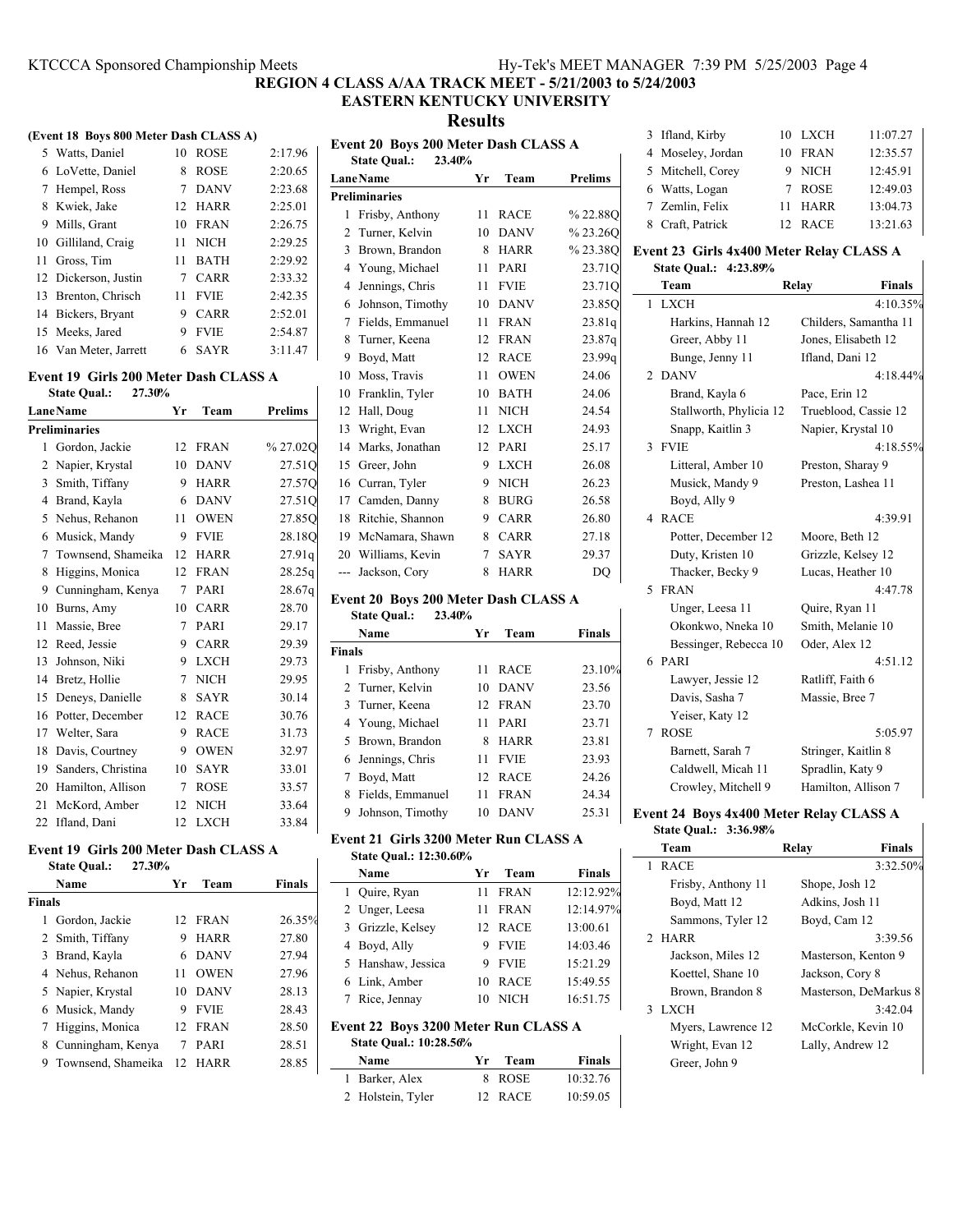## KTCCCA Sponsored Championship Meets Hy-Tek's MEET MANAGER 7:39 PM 5/25/2003 Page 5

**REGION 4 CLASS A/AA TRACK MEET - 5/21/2003 to 5/24/2003 EASTERN KENTUCKY UNIVERSITY**

| (Event 24 Boys 4x400 Meter Relay CLASS A) |                                        |                    |  |  |
|-------------------------------------------|----------------------------------------|--------------------|--|--|
|                                           | 4 DANV                                 | 3:43.98            |  |  |
|                                           | McPherson, George 10                   | Frye, Dejuan 11    |  |  |
|                                           | Guest, Jordan 11                       | Peters, Michael 9  |  |  |
|                                           | Baughman, Darius 9                     | Penix, Charles 11  |  |  |
|                                           | 5 FVIE                                 | 3:45.73            |  |  |
|                                           | Jennings, Chris 11                     | Renfroe, Jason 12  |  |  |
|                                           | Hutchinson, Brandon 10 Gibson, Bruce 9 |                    |  |  |
|                                           | 6 NICH                                 | 3:53.34            |  |  |
|                                           | Hall, Doug 11                          | Bretz, Ryan 11     |  |  |
|                                           | Hicks, Nathan 11                       | Warmouth, Jamie 10 |  |  |
|                                           | Gilliland, Craig 11                    | Florance, J.D. 10  |  |  |
|                                           | 7 FRAN                                 | 4:09.93            |  |  |
|                                           | Fields, Emmanuel 11                    | Wells, Mico 7      |  |  |
|                                           | Jouett, Cameron 8                      | Mills, Grant 10    |  |  |
|                                           | 8 CARR                                 | 4:12.38            |  |  |
|                                           | Carriveau, Logan 9                     | Stephens, Josh 8   |  |  |
|                                           | McNamara, Shawn 8                      | Meadows, Jeremy 8  |  |  |
|                                           |                                        |                    |  |  |

#### **Event 25 Girls Shot Put CLASS A State Qual.: 31-09%**

|     | Name                | Yr               | Team        | <b>Finals</b> |
|-----|---------------------|------------------|-------------|---------------|
| 1.  | Oder, Alex          |                  | 12 FRAN     | 29-05.50      |
|     | 2 Andrew, Ashley    | 10               | <b>DANV</b> | 26-00.50      |
|     | 3 Norris, Rachel    | 12 <sup>12</sup> | <b>HARR</b> | 24-11.50      |
| 4   | Hood, Tristen       | 10               | <b>FVIE</b> | 24-11.00      |
| 5   | Jackson, Jamie      | 12               | <b>HARR</b> | 24-01.50      |
|     | 6 Thomas, Cassie    | 10               | <b>RACE</b> | 23-11.50      |
| 7   | O'Bannon, Charnetta | 11               | NICH        | 23-05.00      |
|     | 7 Okonkwo, Nneka    | 10               | <b>FRAN</b> | 23-05.00      |
|     | 9 Williams, Rebecca |                  | RACE        | 22-09.00      |
| 10  | Dunford, Christina  | 8                | <b>BURG</b> | 22-08.00      |
| 11  | Daughtery, Gina     | 12               | <b>DANV</b> | 22-04.50      |
|     | 12 Yeiser, Katy     | 12               | <b>PARI</b> | 21-08.00      |
| 13. | Lakin, Randi        | 11               | <b>FVIE</b> | 21-06.00      |
|     | 14 Bess, Marlese    | 7                | BURG        | 18-01.00      |

# **Event 26 Boys Shot Put CLASS A**<br>State Ovel : 43,00%

|    | 43-09%<br><b>State Qual.:</b> |    |             |               |
|----|-------------------------------|----|-------------|---------------|
|    | Name                          | Yr | Team        | <b>Finals</b> |
| 1  | Hunter, Adam                  | 12 | <b>NICH</b> | 46-05.50%     |
| 2  | Bartleson, Brian              | 12 | <b>HARR</b> | 45-11.50%     |
| 3  | Reid, Sam                     | 11 | <b>NICH</b> | 44-00.50%     |
| 4  | Harris, Michael               | 11 | <b>HARR</b> | 40-07.50      |
| 5  | Wells, Ryan                   | 11 | <b>RACE</b> | 39-06.00      |
| 6  | Moore, Jacob                  | 10 | <b>DANV</b> | 37-07.50      |
| 7  | Fields, Ephraim               | 10 | <b>FRAN</b> | 37-04.00      |
| 8  | Cole, Derek                   | 10 | <b>CARR</b> | 37-01.00      |
| 9  | Craft, Patrick                | 12 | <b>RACE</b> | 35-04.00      |
| 10 | Griffin, Joey                 | 12 | <b>DANV</b> | 33-00.00      |
| 11 | Hinkle, Buck                  | 9  | <b>SAYR</b> | 31-06.00      |
| 12 | Yates, Jarrod                 | 11 | <b>ROSE</b> | 30-04.00      |
| 12 | Musik, Seth                   | 10 | <b>FVIE</b> | 30-04.00      |
| 12 | Camden, Danny                 | 8  | <b>BURG</b> | 30-04.00      |
| 15 | Pratt, Rodney                 | 10 | <b>BRAC</b> | 27-09.00      |
| 16 | Griffee, Alex                 | 10 | <b>LXCH</b> | 27-06.00      |

| EASTERN RENTUURT UNIVERSITT<br><b>Results</b> |                                                                                 |         |                            |                 |  |
|-----------------------------------------------|---------------------------------------------------------------------------------|---------|----------------------------|-----------------|--|
| 17                                            | Cauley, Clay                                                                    | 9       | <b>CARR</b>                | 26-02.50        |  |
| 18                                            | Barber, Chris                                                                   | 11      | BATH                       | 25-11.00        |  |
| 19                                            | Hout, Jonathan                                                                  | 11      | <b>LXCH</b>                | 25-06.50        |  |
| 20                                            | Hopp, Jon                                                                       | 8       | <b>BRAC</b>                | 23-11.00        |  |
| 21                                            | McClellan, Maurice                                                              | 10      | <b>FRAN</b>                | 22-11.00        |  |
|                                               |                                                                                 |         |                            |                 |  |
|                                               | <b>Event 27 Girls Discus Throw CLASS A</b><br>$95 - 02%$<br><b>State Qual.:</b> |         |                            |                 |  |
|                                               | Name                                                                            | Yr      | Team                       | <b>Finals</b>   |  |
| 1                                             | Oder, Alex                                                                      | 12      | <b>FRAN</b>                | 110-03%         |  |
| 2                                             | Hood, Tristen                                                                   | 10      | <b>FVIE</b>                | $80 - 11$       |  |
| 3                                             | Jackson, Jamie                                                                  | 12      | <b>HARR</b>                | 79-09           |  |
| 4                                             | Daughtery, Gina                                                                 | 12      | <b>DANV</b>                | 75-08           |  |
| 5                                             | Williams, Rebecca                                                               |         | <b>RACE</b>                | 74-10           |  |
| 6                                             | Lakin, Randi                                                                    | 11      | <b>FVIE</b>                | 72-04           |  |
| 7                                             | Bartleson, Samantha                                                             | 8       | <b>HARR</b>                | 68-11           |  |
| 8                                             | Andrew, Ashley                                                                  | 10      | <b>DANV</b>                | $64 - 10$       |  |
| 9                                             | Dunford, Christina                                                              | 8       | <b>BURG</b>                | 63-02           |  |
| 10                                            | Thomas, Cassie                                                                  | 10      | <b>RACE</b>                | $61 - 10$       |  |
| 11                                            | Okonkwo, Nneka                                                                  | 10      | <b>FRAN</b>                | 59-00           |  |
| 12                                            | Bess, Marlese                                                                   | 7       | <b>BURG</b>                | 50-03           |  |
|                                               |                                                                                 |         |                            |                 |  |
|                                               | <b>Event 28 Boys Discus Throw CLASS A</b>                                       |         |                            |                 |  |
|                                               | <b>State Qual.:</b><br>$126 - 11%$                                              |         |                            |                 |  |
|                                               | Name                                                                            | Yr      | Team                       | <b>Finals</b>   |  |
| 1                                             | Hunter, Adam                                                                    | 12      | <b>NICH</b>                | 130-06%         |  |
| 2                                             | Bartleson, Brian                                                                | 12      | <b>HARR</b>                | 128-05%         |  |
| 3                                             | Neace, Anthony                                                                  | 12      | RACE                       | 116-06          |  |
| 4                                             | Griffin, Joey                                                                   | 12      | <b>DANV</b>                | 110-00          |  |
| 5                                             | Reid, Sam                                                                       | 11      | <b>NICH</b>                | 109-08          |  |
| 6                                             | Harris, Michael                                                                 | 11      | <b>HARR</b>                | 105-09          |  |
| 7                                             | Wells, Ryan                                                                     | 11      | <b>RACE</b>                | 103-09          |  |
| 8<br>9                                        | Berry, Mario<br>Fields, Ephraim                                                 | 11      | <b>DANV</b><br><b>FRAN</b> | 101-00<br>87-10 |  |
| 10                                            | Gruber, Neil                                                                    | 10<br>9 | CARR                       | 81-07           |  |
| 11                                            | Yates, Jarrod                                                                   | 11      | <b>ROSE</b>                | 78-04           |  |
| 12                                            | Musik, Seth                                                                     | 10      | <b>FVIE</b>                | 77-09           |  |
| 13                                            | Camden, Danny                                                                   | 8       | <b>BURG</b>                | 71-08           |  |
| 14                                            | Barber, Chris                                                                   | 11      | <b>BATH</b>                | 70-01           |  |
| 15                                            | Rowlett, Theo                                                                   | 9       | CARR                       | 60-09           |  |
| 16                                            | McClellan, Maurice                                                              | 10      | <b>FRAN</b>                | $57 - 11$       |  |
|                                               |                                                                                 |         |                            |                 |  |
|                                               | <b>Event 29 Girls Long Jump CLASS A</b>                                         |         |                            |                 |  |
|                                               | <b>State Qual.:</b><br>$15 - 06%$<br>Name                                       | Yr      |                            | <b>Finals</b>   |  |
| 1                                             | Jones, Elisabeth                                                                | 12      | Team<br><b>LXCH</b>        | 17-01.50%       |  |
| 2                                             | Smith, Tiffany                                                                  | 9       | <b>HARR</b>                | 15-06.00%       |  |
| 3                                             | Miller, Shatoniah                                                               | 11      | DANV                       | 15-05.50        |  |
| 4                                             | Prince, Amber                                                                   | 11      | <b>ROSE</b>                | 14-08.00        |  |
| 5                                             | Cunningham, Kenya                                                               | 7       | PARI                       | 14-06.00        |  |
| 6                                             | Simpson, Xerces                                                                 | 7       | DANV                       | 13-03.00        |  |
| 7                                             | Miller, Krista                                                                  | 11      | RACE                       | 13-02.00        |  |
| 8                                             | Sanders, Christina                                                              | 10      | <b>SAYR</b>                | 12-10.00        |  |
| 9                                             | Richter, Erin                                                                   | 8       | CARR                       | 11-07.00        |  |
| 10                                            | Purvis, Tequila                                                                 | 10      | BATH                       | 11-00.50        |  |
| 11                                            | Welter, Lindsay                                                                 | 7       | <b>RACE</b>                | 11-00.00        |  |
| 12                                            | Smith, Sara                                                                     | 8       | <b>BRAC</b>                | 10-11.50        |  |
|                                               |                                                                                 |         |                            |                 |  |

| 13                                                                          | Horn, Sasha         | 9               | <b>FVIE</b> | 10-01.50      |  |  |
|-----------------------------------------------------------------------------|---------------------|-----------------|-------------|---------------|--|--|
|                                                                             | Davis, Courtney     | 9               | <b>OWEN</b> | ND            |  |  |
| <b>Event 30 Boys Long Jump CLASS A</b><br>$20 - 00%$<br><b>State Qual.:</b> |                     |                 |             |               |  |  |
|                                                                             | Name                | Уr              | Team        | <b>Finals</b> |  |  |
| 1                                                                           | Guest, Jordan       | 11              | <b>DANV</b> | 20-11.00%     |  |  |
| 2                                                                           | Dunn, Mark          | 11              | <b>HARR</b> | 20-07.50%     |  |  |
| 3                                                                           | Jennings, Chris     | 11              | <b>FVIE</b> | 20-03.50%     |  |  |
| 4                                                                           | Franklin, Tyler     | 10              | <b>BATH</b> | 20-03.00%     |  |  |
| 5.                                                                          | Clark, Adam         | 12              | <b>OWEN</b> | 19-03.00      |  |  |
| 6                                                                           | Riddle, Matt        | 10              | <b>ROSE</b> | 18-08.00      |  |  |
| 7                                                                           | Warmouth, Jamie     | 10              | <b>NICH</b> | 18-04.00      |  |  |
| 8                                                                           | Marks, Jonathan     | 12 <sup>2</sup> | <b>PARI</b> | 18-02.50      |  |  |
| 9                                                                           | Moss, Travis        | 11              | <b>OWEN</b> | 18-02.00      |  |  |
| 10                                                                          | Jouett, Cameron     | 8               | <b>FRAN</b> | 17-10.50      |  |  |
| 11                                                                          | Eplin, Brandon      | 11              | RACE        | 17-09.50      |  |  |
| 12                                                                          | Masterson, DeMarkus | 8               | <b>HARR</b> | 16-09.50      |  |  |
| 13                                                                          | Smith, Josh         | 9               | <b>RACE</b> | $16-02.00$    |  |  |
| 14                                                                          | Wells, Mico         | 7               | <b>FRAN</b> | 16-01.50      |  |  |
| 15                                                                          | Kochera, Seth       | 9               | <b>LXCH</b> | 14-05.50      |  |  |
| 16                                                                          | Dickerson, Justin   | 7               | CARR        | 13-07.00      |  |  |
| 17                                                                          | Shields, Travis     | 8               | PARI        | 12-09.00      |  |  |
|                                                                             |                     |                 |             |               |  |  |

#### **Event 31 Girls Triple Jump CLASS A State Qual.: 32-08%**

| state Qual.:<br>34-V6% |                      |    |             |               |
|------------------------|----------------------|----|-------------|---------------|
|                        | Name                 | Уr | Team        | <b>Finals</b> |
|                        | 1 Miller, Shatoniah  | 11 | <b>DANV</b> | 33-05.00%     |
|                        | 2 Bunge, Jenny       | 11 | <b>LXCH</b> | 31-01.50      |
|                        | 3 Bebensee, Gina     | 11 | <b>SAYR</b> | 30-09.50      |
|                        | 4 Miller, Krista     | 11 | <b>RACE</b> | 29-06.50      |
|                        | 5 Baughman, Clarissa |    | <b>DANV</b> | 27-09.00      |
|                        | 6 Litteral, Amber    | 10 | <b>FVIE</b> | $27-02.00$    |
|                        | Maynard, Sally       | 10 | <b>ROSE</b> | $26 - 0.550$  |
| 8                      | Welter, Sara         | 9  | <b>RACE</b> | $26 - 02.00$  |
| 9                      | Mays, Tonya          | 9  | <b>HARR</b> | 25-07.50      |
| 10                     | Purvis, Tequila      | 10 | <b>BATH</b> | 22-10.00      |
|                        |                      |    |             |               |

### **Event 32 Boys Triple Jump CLASS A**

**State Qual.: 41-00%**

|    | Name             | Yг | Team        | <b>Finals</b> |
|----|------------------|----|-------------|---------------|
|    | 1 Clark, Adam    | 12 | <b>OWEN</b> | 41-03.50%     |
| 2  | Riddle, Matt     | 10 | <b>ROSE</b> | 40-11.50      |
| 3  | Franklin, Tyler  | 10 | <b>BATH</b> | 40-08.00      |
| 4  | Penix, Charles   | 11 | <b>DANV</b> | 40-01.00      |
| 5  | Carter, Ben      | 11 | <b>DANV</b> | 39-03.00      |
| 6  | Smith, Josh      | 9  | <b>RACE</b> | 37-02.75      |
| 7  | Jouett, Cameron  | 8  | <b>FRAN</b> | 36-04.00      |
| 8  | Shope, Josh      | 12 | <b>RACE</b> | 35-06.50      |
| 8  | Parks, Gus       | 10 | <b>HARR</b> | 35-06.50      |
| 10 | Wells, Mico      | 7  | <b>FRAN</b> | 35-06.25      |
| 11 | Mitchell, Kaelen | 9  | <b>LXCH</b> | 35-03.75      |
|    | 12 Helton, Kerry | 11 | <b>KYSD</b> | 33-03.00      |
| 13 | Doolin, Justin   | 9  | <b>HARR</b> | 32-06.00      |

 $\mathbf{I}$